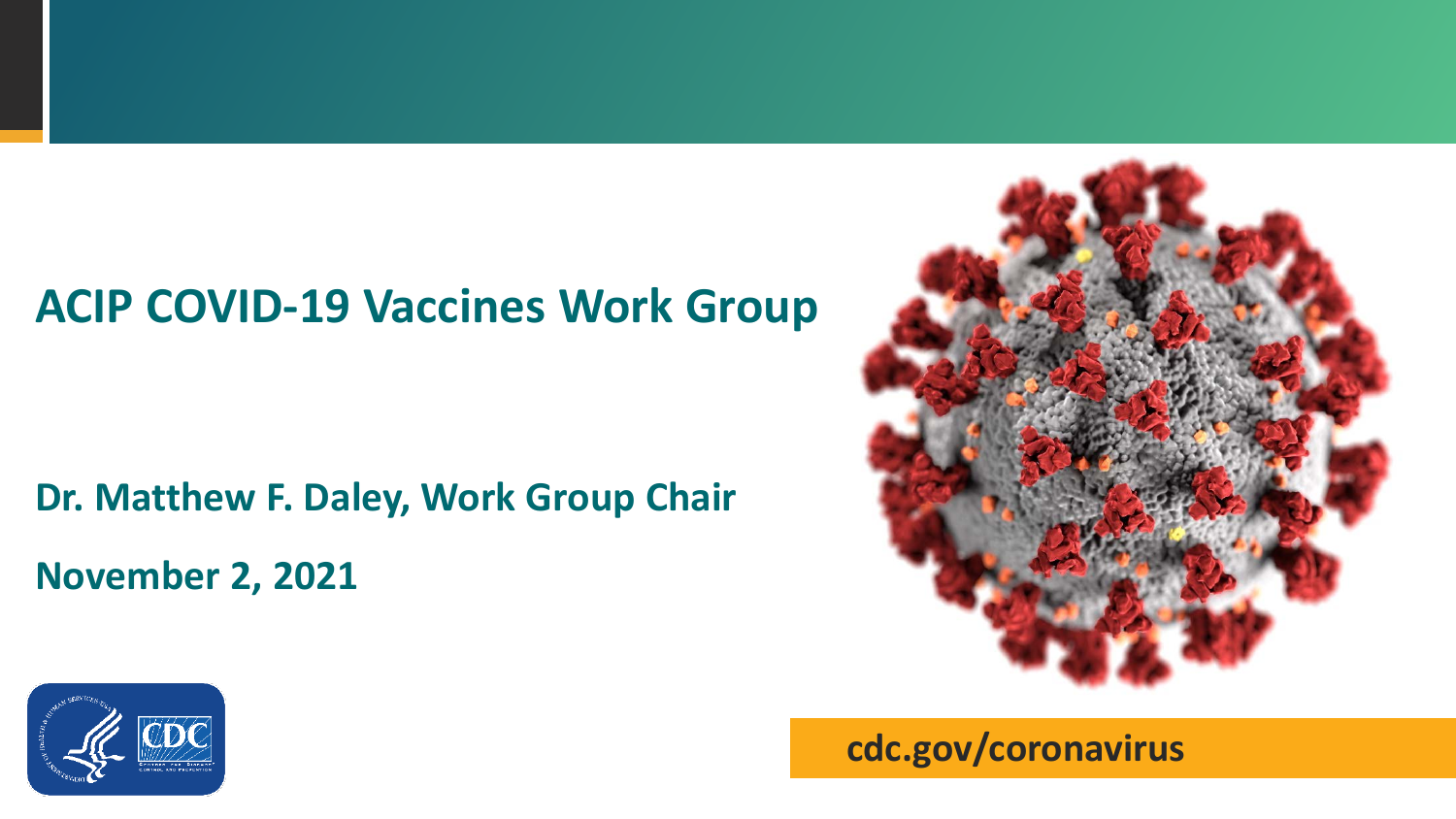# **Daily trends in number of COVID-19 cases in the United States, all ages**

**January 23, 2020 – October 28, 2021**

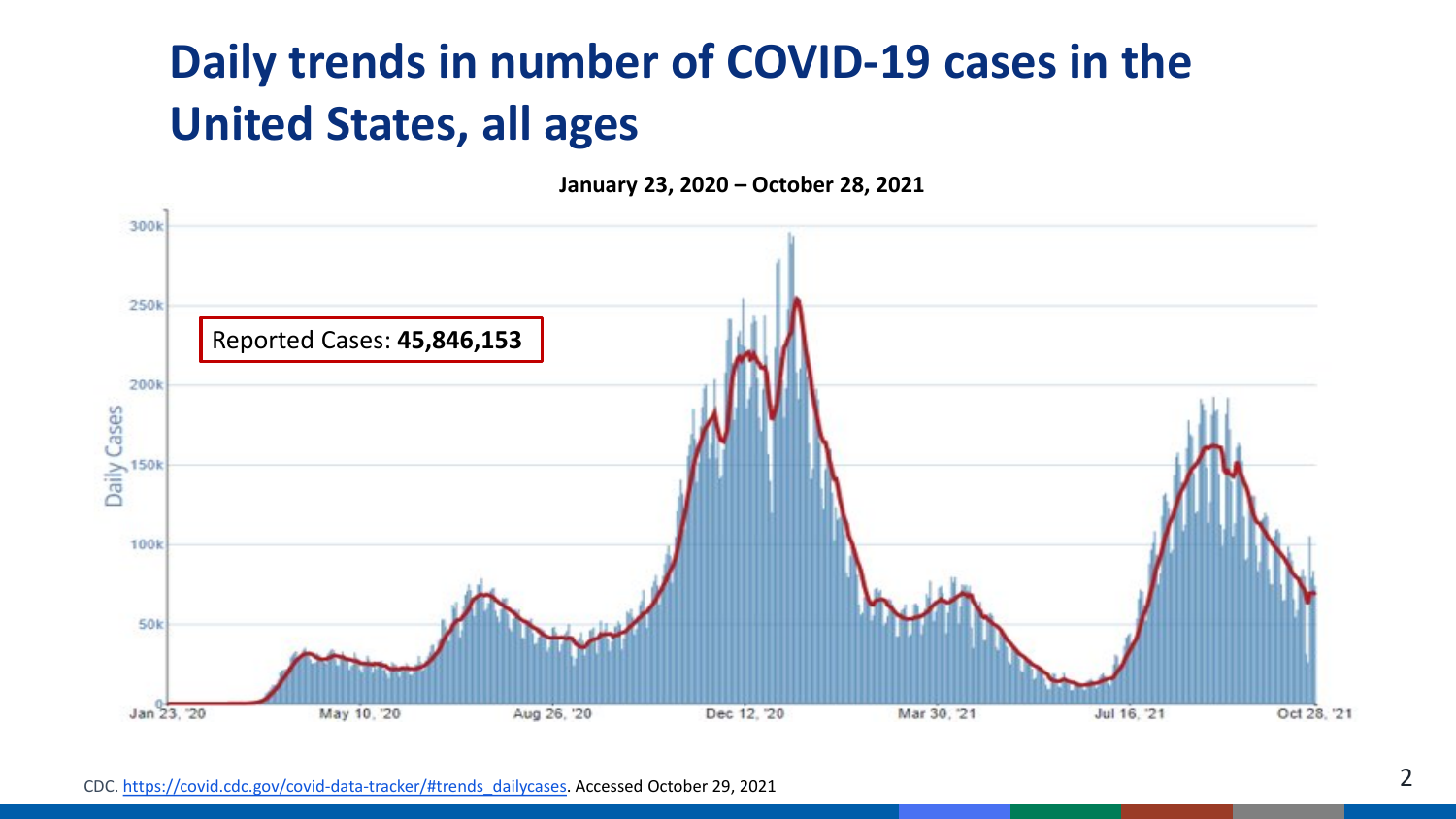# **Burden of COVID-19 in children 5-11 years of age**

- **1.9 million cases**
- **8,300** hospitalizations
- **2,316** Multisystem Inflammatory Syndrome in Children (MIS-C) cases
- **94** deaths
- Burden extends beyond case counts; school interrupted, lives disrupted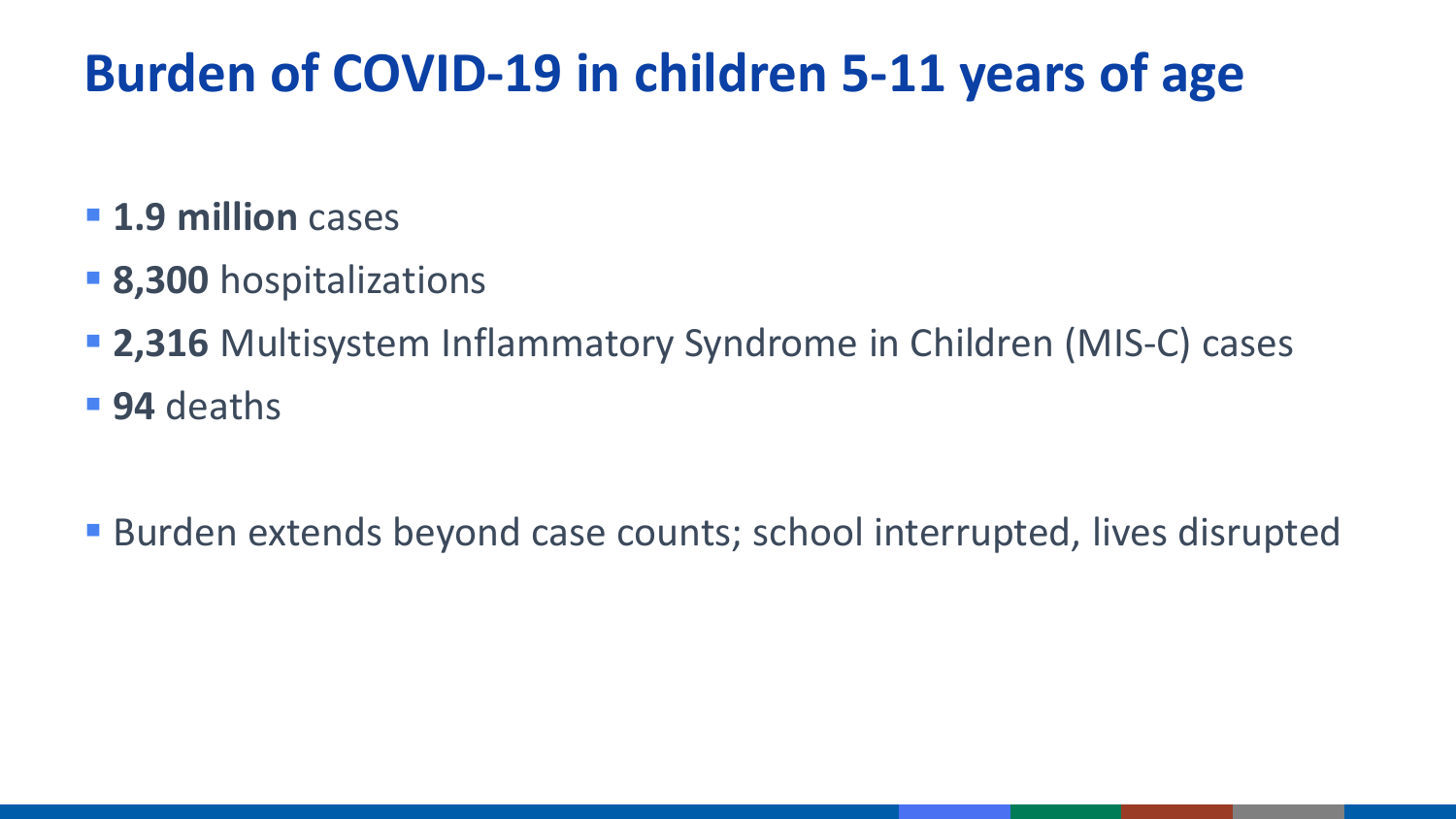### **COVID-19 Work Group activities – October 2021**

- Reviewing data for pediatric COVID-19 vaccines
	- SARS-CoV-2 seropositivity in children
	- Pediatric COVID-19 epidemiology
	- ScenarioHub Modeling results of the impact of pediatric vaccination
	- Results of Pfizer-BioNTech clinical trial in children 5-11 years old
	- GRADEing of evidence
	- Discussion of the Evidence to Recommendations Framework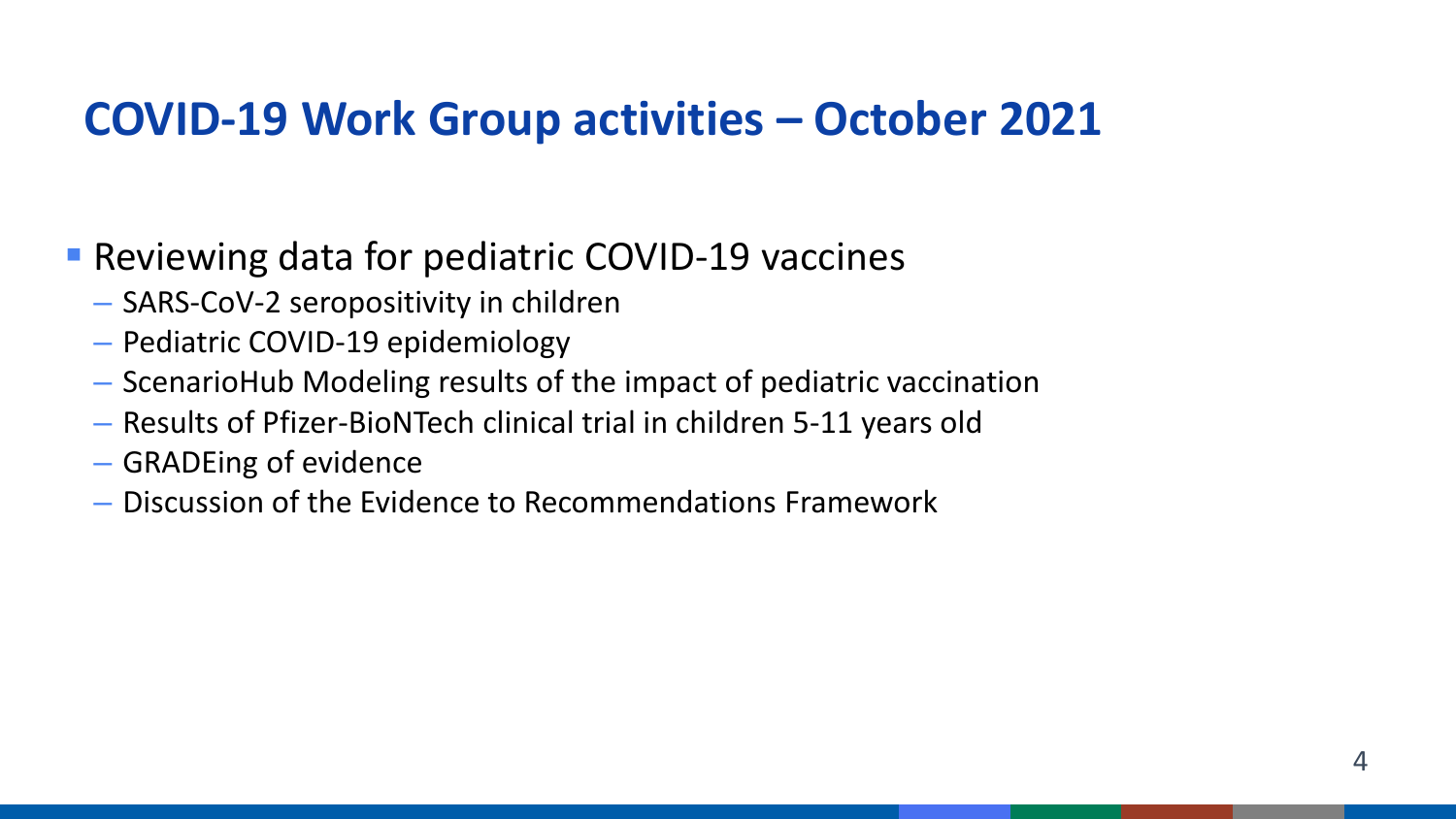### **FDA expands Emergency Use Authorization (EUA) of the Pfizer-BioNTech COVID-19 Vaccine to include children 5 through 11 years of age1**

#### Pediatric Formulation

- 10µg dose, IM
- The vaccine is administered as a 2-dose series, 3 weeks apart

### Evidence:

- 5-11 year olds: 4,600 participants in a clinical trial (3,100 received vaccine, 1,538 received placebo)
- $\geq$ 12 years: >247,000,000 doses of Pfizer-BioNTech (30ug formulation) in the U.S.<sup>2</sup>
- Vaccine fully licensed in people ≥16 years old in August 2021, based on longer-term follow-up data
- 1. <https://www.fda.gov/emergency-preparedness-and-response/coronavirus-disease-2019-covid-19/comirnaty-and-pfizer-biontech-covid-19-vaccine>

[https://covid.cdc.gov/covid-data-tracker/#vaccinations\\_vacc-total-admin-rate-total-](https://covid.cdc.gov/covid-data-tracker/#vaccinations_vacc-total-admin-rate-total-) Accesses November 1st, 2021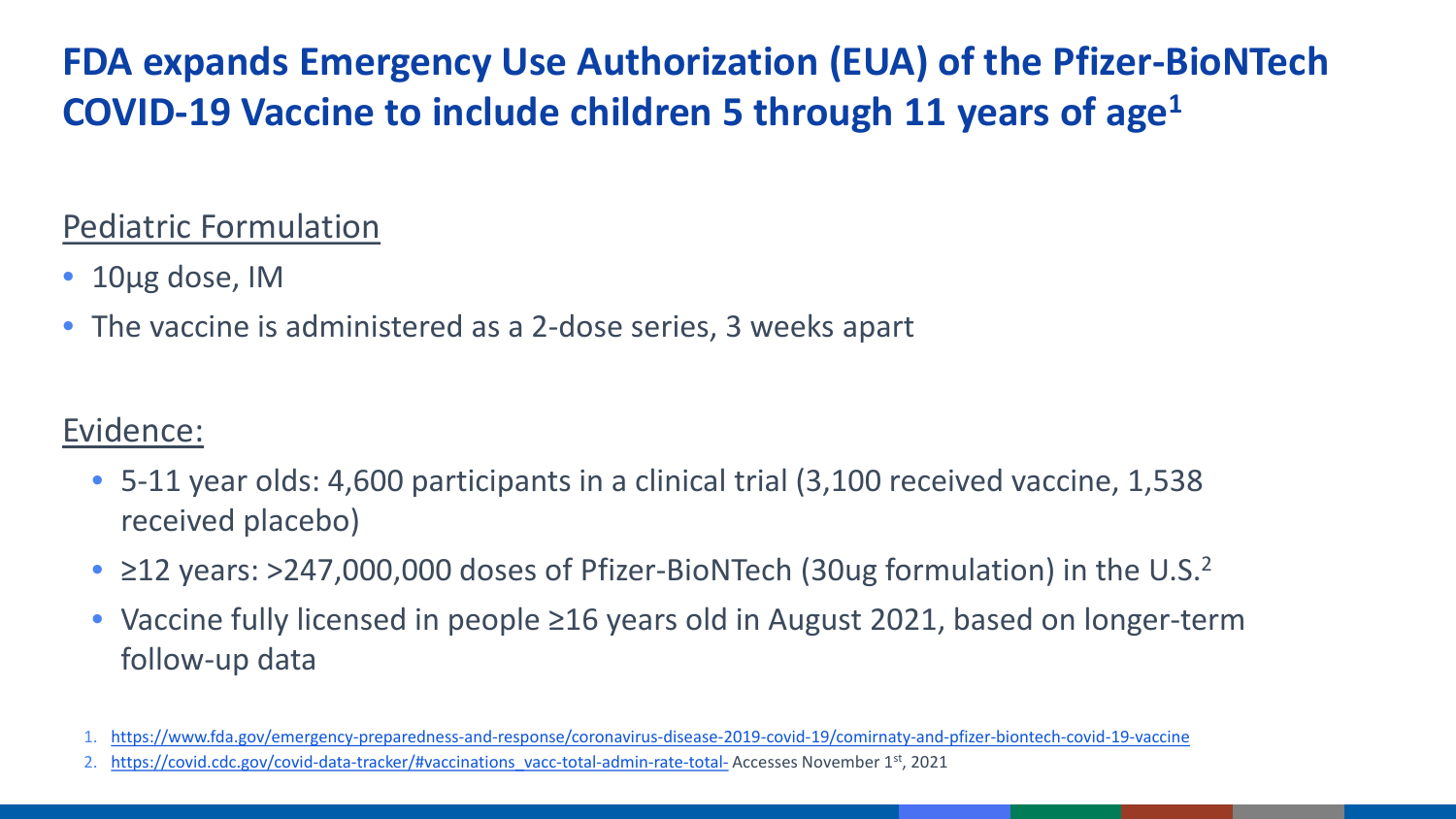### **Agenda:** Tuesday November 1, 2021

- **Phizer-BioNTech: BNT162b2 use in children aged 5-11 years** Dr. Gurtman (Pfizer) *Break*
- **PUBLIC COMMENT**
- **SARS-CoV-2 Epidemiology in Children Dr. Jones (CDC)**
- **Myocarditis in adolescents and young adults Dr. Oster (CDC)**
- **Vaccine safety surveillance in children Dr. Shimabukuro (CDC)**
- **Implementation of COVID-19 vaccine pediatric program** Dr. Chatham-Stevens (CDC) *Break*
- **Example 2 Clinical considerations Dr. Woodworth (CDC)**

**VOTE**

**Evidence to Recommendations Framework Dr. Oliver (CDC)**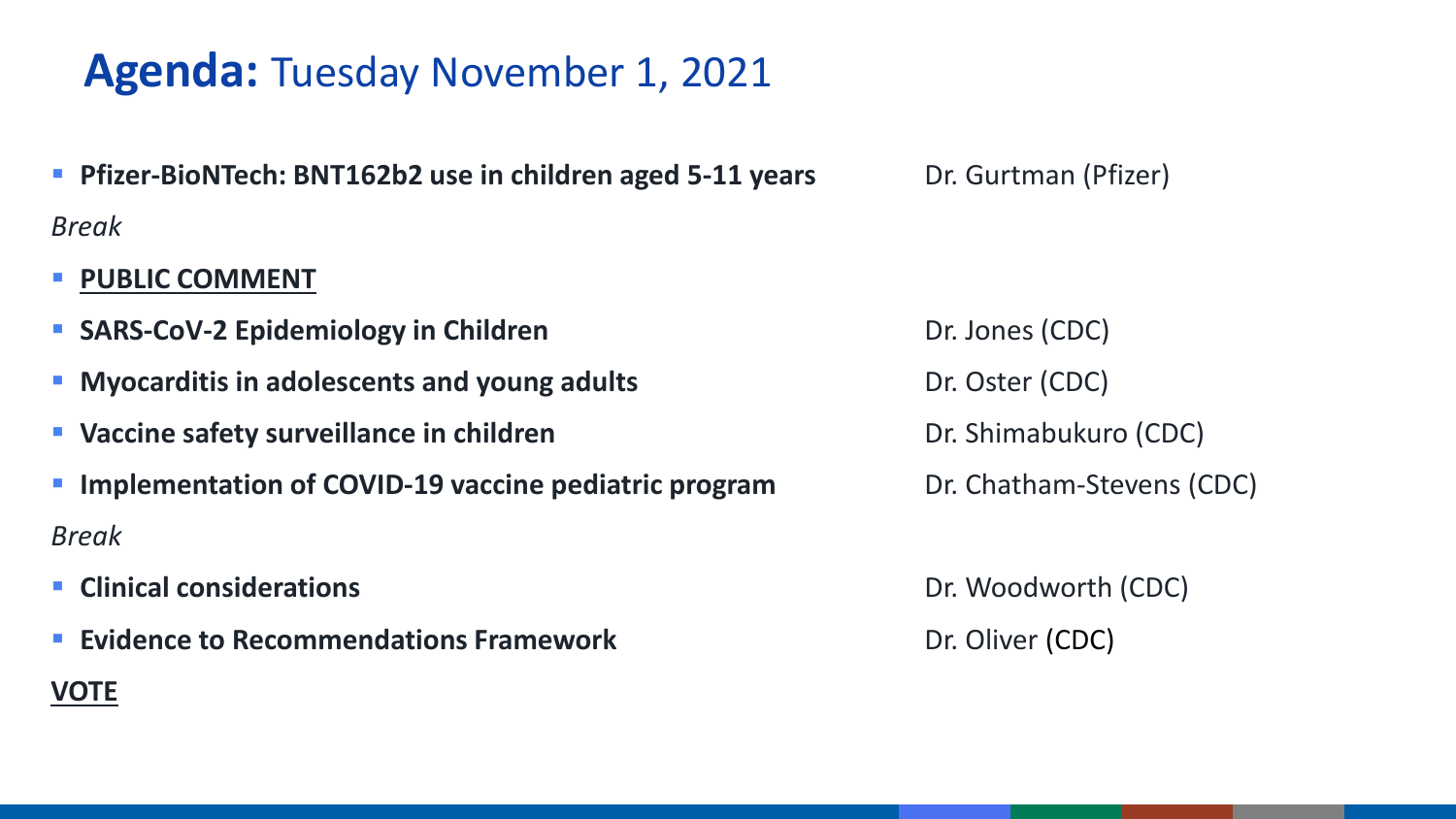### **Work group members**

#### **ACIP members**

- Matthew Daley (chair)
- Beth Bell
- Grace Lee
- Keipp Talbot
- Oliver Brooks

#### **Ex-officio/government members**

- FDA: Doran Fink, Rachel Zhang
- NIH: Chris Roberts
- IHS: Thomas Weiser, Uzo Chukwuma
- DOD: Bryan Schumacher
- CMS: Jeff Kelman
- BARDA: Christine Oshansky
- HHS: David Kim

#### **CDC Leads**

- Sara Oliver
- Kathleen Dooling

#### **Liaisons**

- AAFP: Jonathan Temte
- **AAP: Sean O'Leary**
- **ACOG: Denise Jamieson (primary),** Laura Riley (alternate)
- ACP: Jason Goldman
- **AGS: Ken Schmader**
- **AIM: Rob Shechter (primary),** Jane Zucker (alternate)
- **AMA: Sandra Fryhofer**
- **ANA: Kendra McMillan (primary),** Ruth Francis (alternate)
- **APhA: Michael Hogue**
- **ASTHO: Marcus Plescia**
- **CSTE: Susan Lett (primary),** Christine Hahn (alternate)
- IDSA: Jeff Duchin (primary), Carol Baker (alternate)

#### **Liaisons, cont'd**

- **NACCHO: Matt Zahn (primary),** Jeff Duchin (alternate)
- **NACI: Matthew Tunis**
- NFID: Bill Schaffner (primary), Marla Dalton (alternate)
- **NMA: Patricia Whitley-Williams**
- SHEA: Marci Drees

#### **Consultants**

- Ed Belongia
- **Kathy Kinlaw**
- **Dayna Matthew**
- **Kathleen Neuzil**
- Stanley Perlman
- Peter Szilagyi
- **Jose Romero**
- **Hank Bernstein**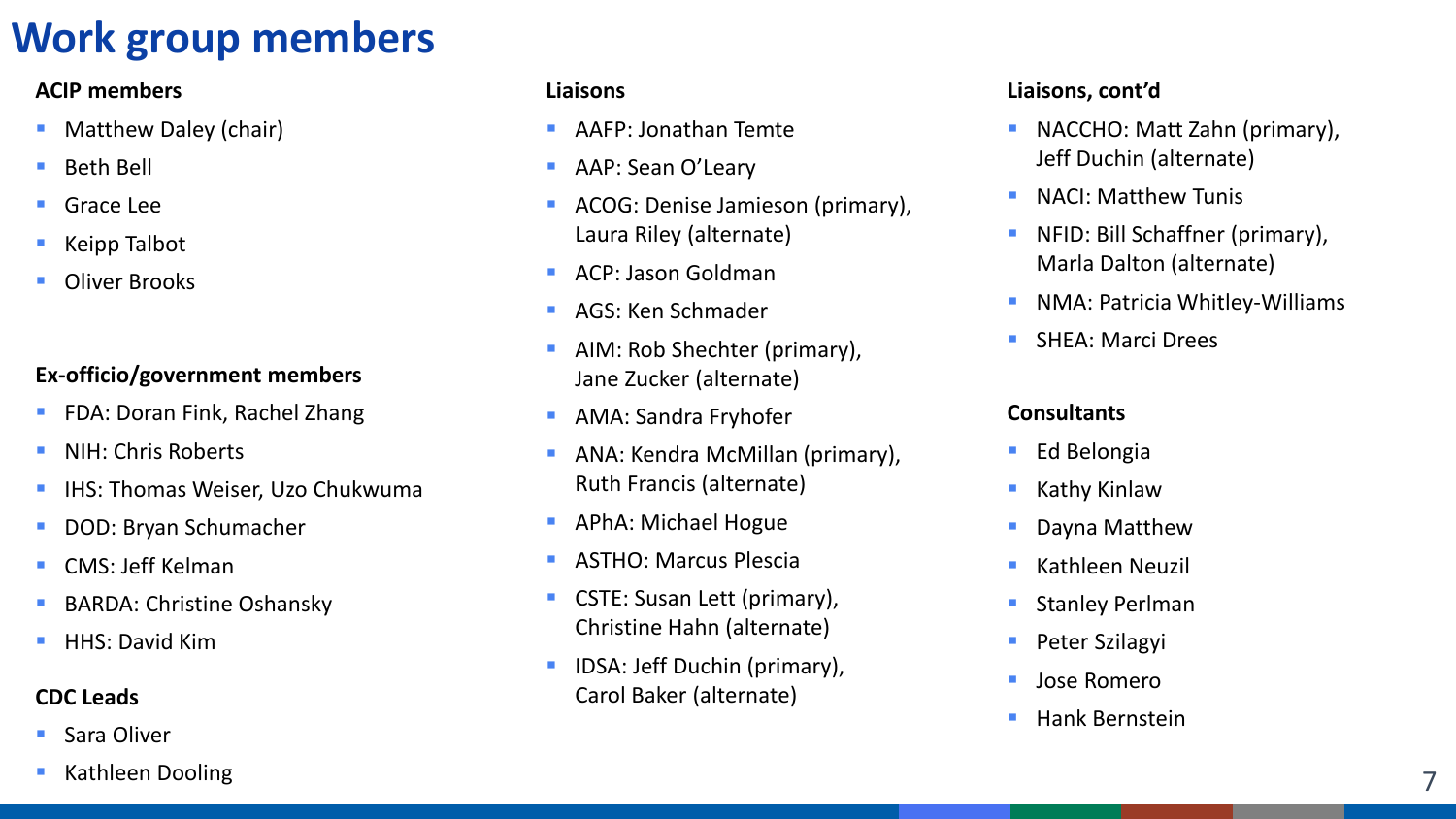# **CDC participants**

- Sarah Mbaeyi
- **Mary Chamberland**
- Amanda Cohn
- **Jack Gersten**
- Monica Godfrey
- **Stephen Hadler**
- **Danielle Moulia**
- **Megan Wallace**
- Jennifer Collins
- **Sujan Reddy**
- Jefferson Jones
- **Edwin Shanley**
- Rita Helfand
- **Cynthia Jorgensen**
- **Negan Lindley**
- Ruth Link-Gelles
- **Langua MacNeil**
- **Lauri Markowitz**
- **Jean Cox-Ganser**
- Meredith McMorrow
- Rebecca Morgan
- **Titilope Oduyebo**
- $\blacksquare$  Heather Scobie
- **Edwin Shanley**
- Tom Shimabukuro
- **Natalie Thornburg**
- **Thomas Clark**
- **Doug Campos-Outcalt**
- **Jillian Doss-Walker**
- **Andrew Kroger**
- Melinda Wharton
- $\blacksquare$  Kate Woodworth
- Yon Yu
- **Kristin Nordland**
- Kevin Chatham-Stevens
- $\blacksquare$  Erin Tromble
- **Dana Meaney-Delman**
- **Thomas Clark**
- **Sam Graitcer**
- Lisa Grohskopf